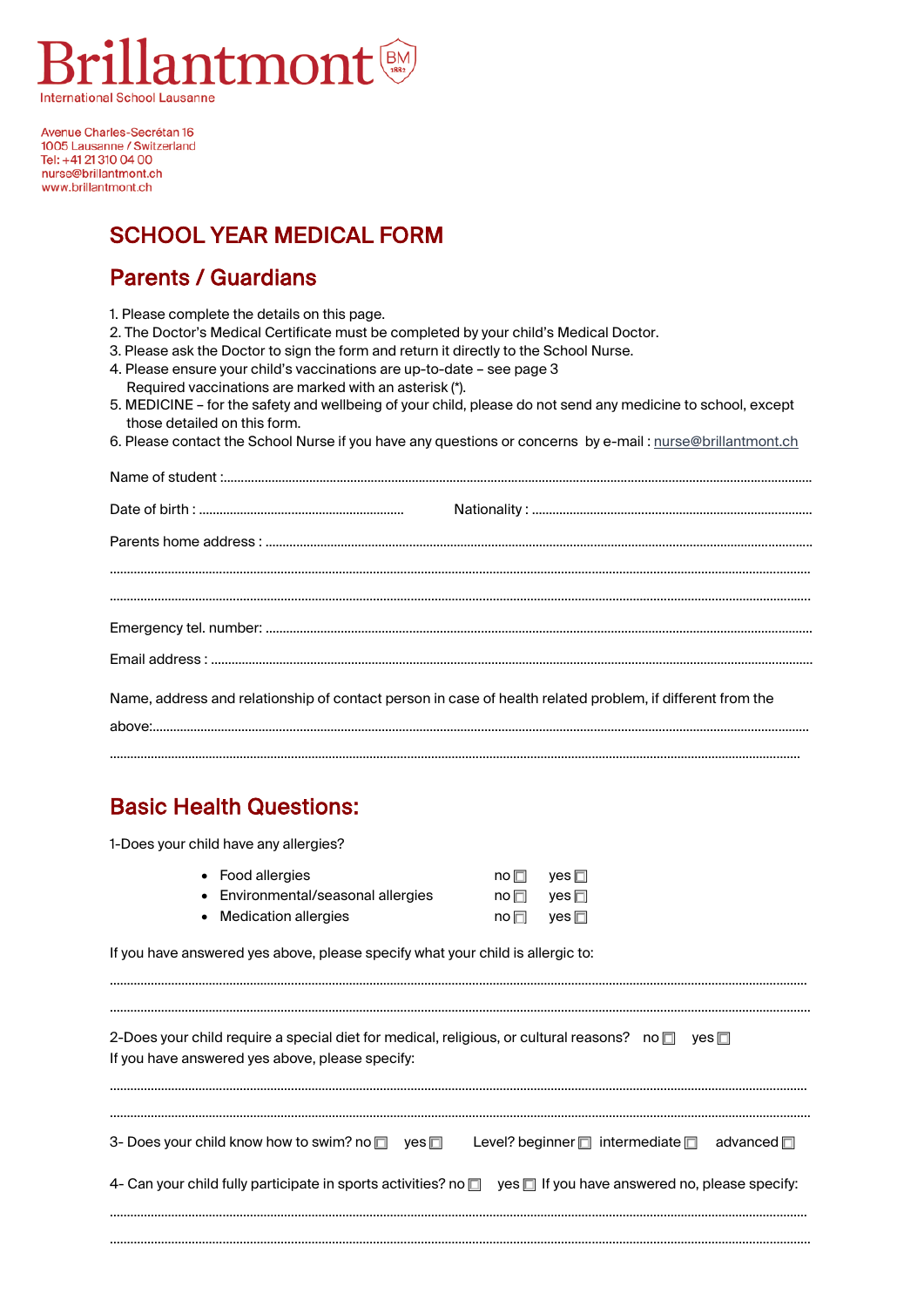

Avenue Charles-Secrétan 16 1005 Lausanne / Switzerland Tel: +41 21 310 04 00 nurse@brillantmont.ch www.brillantmont.ch

#### Doctor's Medical

To be completed by a Medical Doctor. This form will be given to the School's Doctor.

| Name of student : |  |
|-------------------|--|
| Date of birth:    |  |

All students require a current medical examination.

Previous History (tick box), if yes please specify:

| а.             | Contagious diseases:               | $no \Box$    | <b>ves</b>      |  |
|----------------|------------------------------------|--------------|-----------------|--|
| b.             | Allergic diseases:                 | $no \Box$    | D<br>yes        |  |
| a.             | Metabolic diseases:                | $no \Box$    | ves<br>$\Box$   |  |
| b.             | Cardiovascular diseases:           | no $\square$ | $ves \Box$      |  |
| $\mathsf{C}$ . | Diseases of the nervous system:    | no $\square$ | n<br>ves        |  |
| d.             | Diseases of the digestive system:  | $no \Box$    | $yes \Box$      |  |
| e.             | Diseases of the respiratory tract: | no $\square$ | $yes \Box$      |  |
| f.             | Haematological diseases:           | $no \Box$    | $ves$ $\Box$    |  |
| g.             | Diseases of the muscles/bones:     | $no \Box$    | ves<br>П        |  |
| h.             | Other diseases:                    | $no \Box$    | $\Box$<br>ves   |  |
| i.             | Surgery:                           | $no \Box$    | <b>ves</b><br>П |  |
| j.             | Accidents:                         | $no \Box$    | <b>ves</b>      |  |

Current health condition: Please detail any current physical or psychological diseases or illness requiring treatment or counselling and provide a detailed medical report in English.

…………………………………………………………………………………………………………………………………………………………………………………… ……………………………………………………………………………………………………………………………………………………………………….…………… …………………………………………………………………………………………………………………………………………………………………………………… ……………………………………………………………………………………………………………………………………………………………………….……………



| Name of medicine | Dose | Amount | Frequency |
|------------------|------|--------|-----------|
|                  |      |        |           |
|                  |      |        |           |
|                  |      |        |           |
|                  |      |        |           |